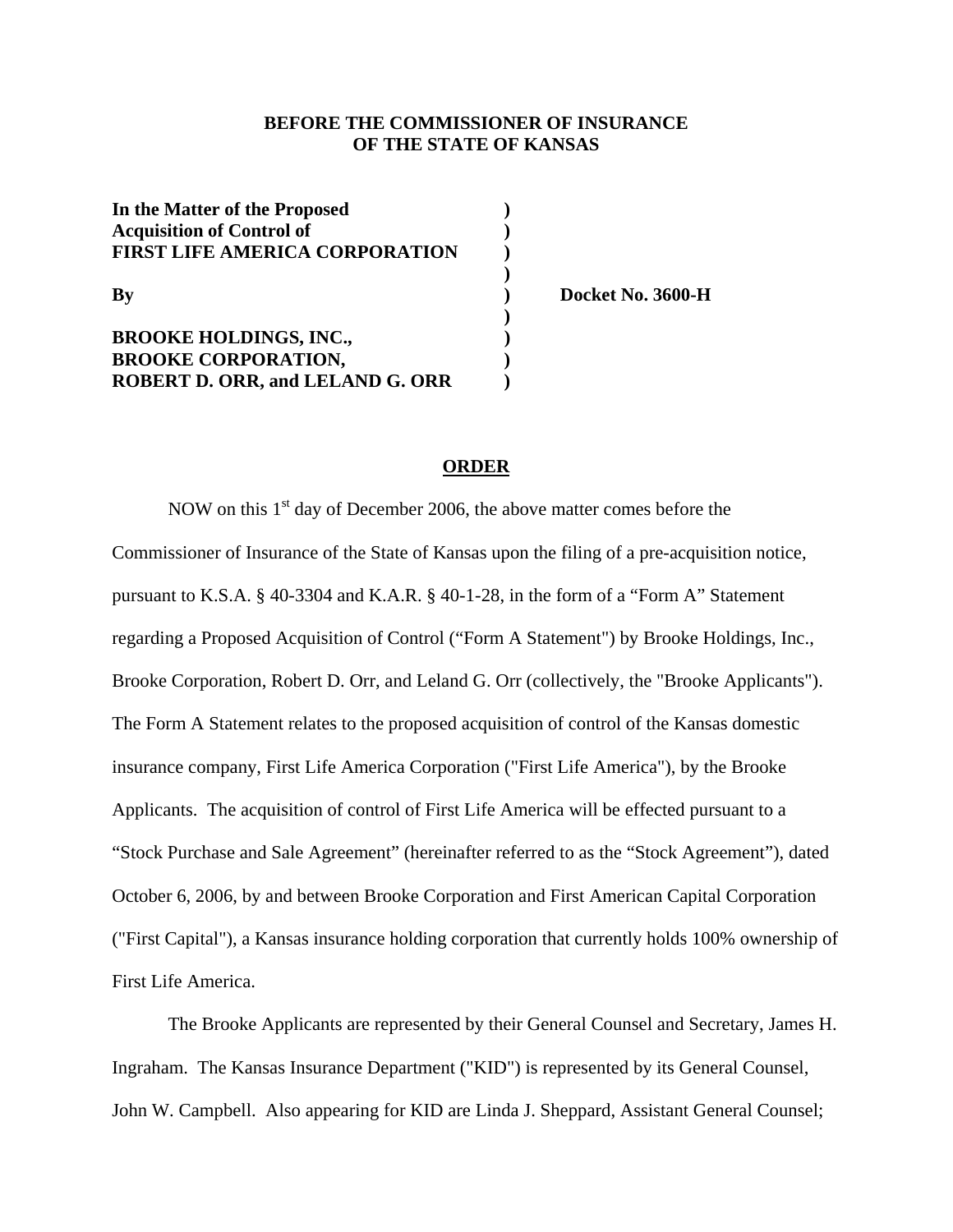Kenneth G. Abitz, Director, Financial Surveillance Division; and Mark E. Owens, Financial Analyst, Financial Surveillance Division.

Pursuant to the authority granted to the Commissioner pursuant to K.S.A. §§ 40-3301 and 40-3304(d)(1), and in accordance with the Kansas Administrative Procedures Act, K.S.A. §§ 77- 501, *et seq.,* the Commissioner hereby asserts the following declarations of public interest and policy, findings of fact, conclusions of law, and orders, as follows:

### **DECLARATIONS OF PUBLIC INTEREST AND POLICY**

 The Commissioner finds and declares that it is consistent with the public interest and the interest of policyholders to permit insurers to:

- (a) engage in activities which would enable insurers to make better use of management skills and facilities;
- (b) diversify into new lines of business through acquisition and/or organization of subsidiaries;
- (c) have free access to capital markets which could provide funds for insurers to use in diversification programs;
- (d) implement sound tax-planning conclusions; and
- (e) serve the changing needs of the public and adapt to changing conditions of the social, economic and political environment so that insurers are able to compete effectively and to meet the growing public demand for institutions capable of providing a comprehensive range of financial services.

The Commissioner further finds and declares that the policies and purposes in K.S.A. § 40-3301, *et seq.,* promote the public interest by:

(a) facilitating the achievement of the objectives enumerated in K.S.A. § 40-3301 and set out above;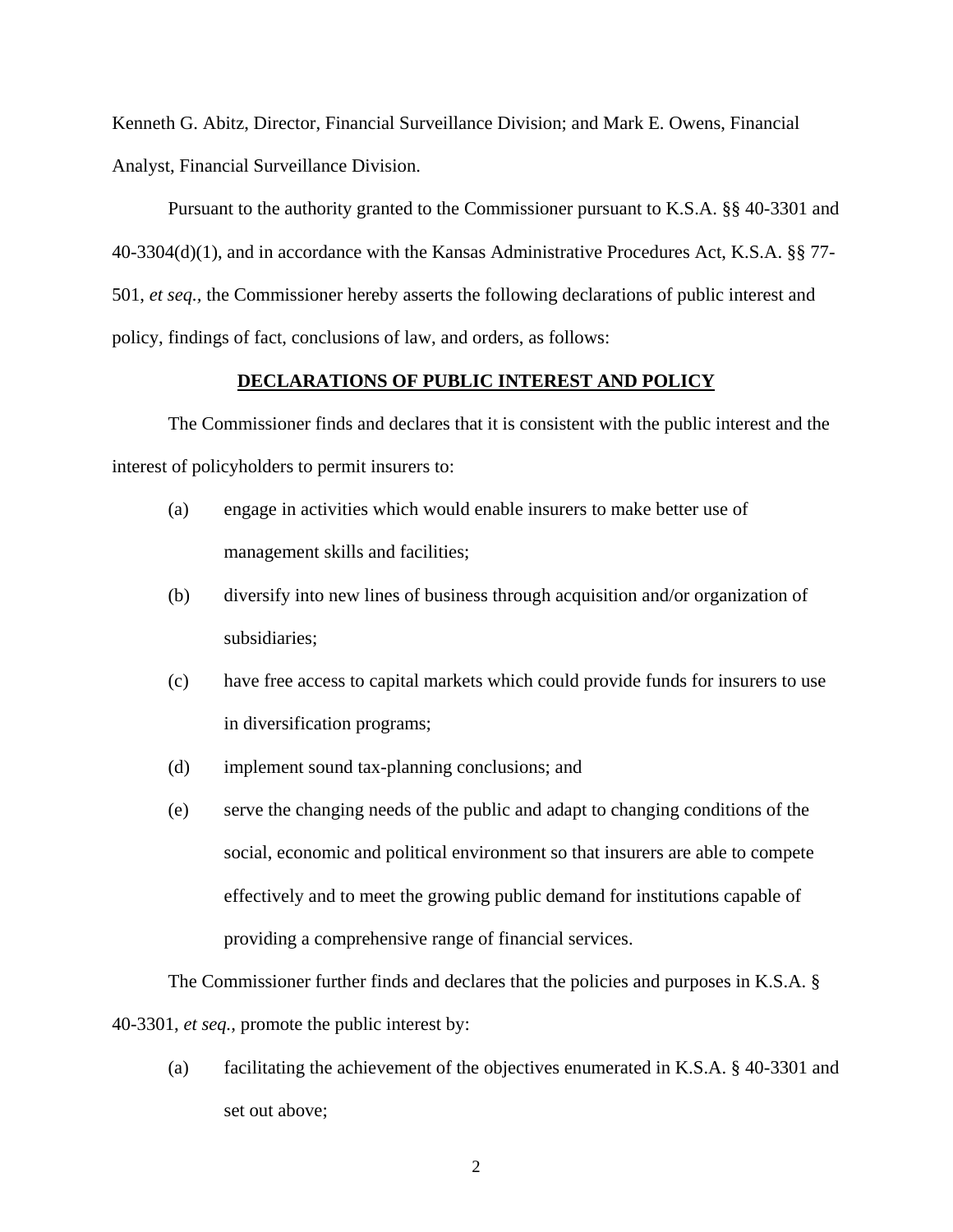- (b) requiring disclosure of pertinent information relating to changes in control of an insurer;
- (c) requiring disclosure by an insurer of material transactions and relationships between the insurer and its affiliates, including certain dividends paid by the insurer; and
- (d) providing standards governing material transactions between an insurer and its affiliates.

### **FINDINGS OF FACT AND CONCLUSIONS OF LAW**

The findings and conclusions stated herein are based upon the statements made by the Brooke Applicants in the Form A Statement and accompanying documents made under oath and filed with KID by Applicants pursuant to K.S.A. § 40-3304(b) and K.A.R. § 40-1-28.

1. Significant documents have been reviewed by representatives of the Financial Surveillance and Legal Divisions of KID, and the Commissioner has had the benefit of their technical expertise and advice as provided in K.S.A. § 77-546(c).

2. Brooke Holdings, Inc. is a privately held company incorporated in the State of Kansas.

3. Brooke Corporation, a wholly owned subsidiary of Brooke Holdings, Inc., was incorporated in the State of Kansas in 1986 and is a publicly traded corporation listed on the NASDAQ Global Market under the stock symbol "BXXX".

4. Robert D. Orr, Chairman and Chief Executive Officer of Brooke Corporation, beneficially owns in excess of 10% of the total voting securities of Brooke Corporation.

5. Leland G. Orr, Director, Chief Financial Officer, Treasurer and Assistant Secretary of Brooke Corporation, beneficially owns in excess of 10% of the total voting securities of Brooke Corporation.

3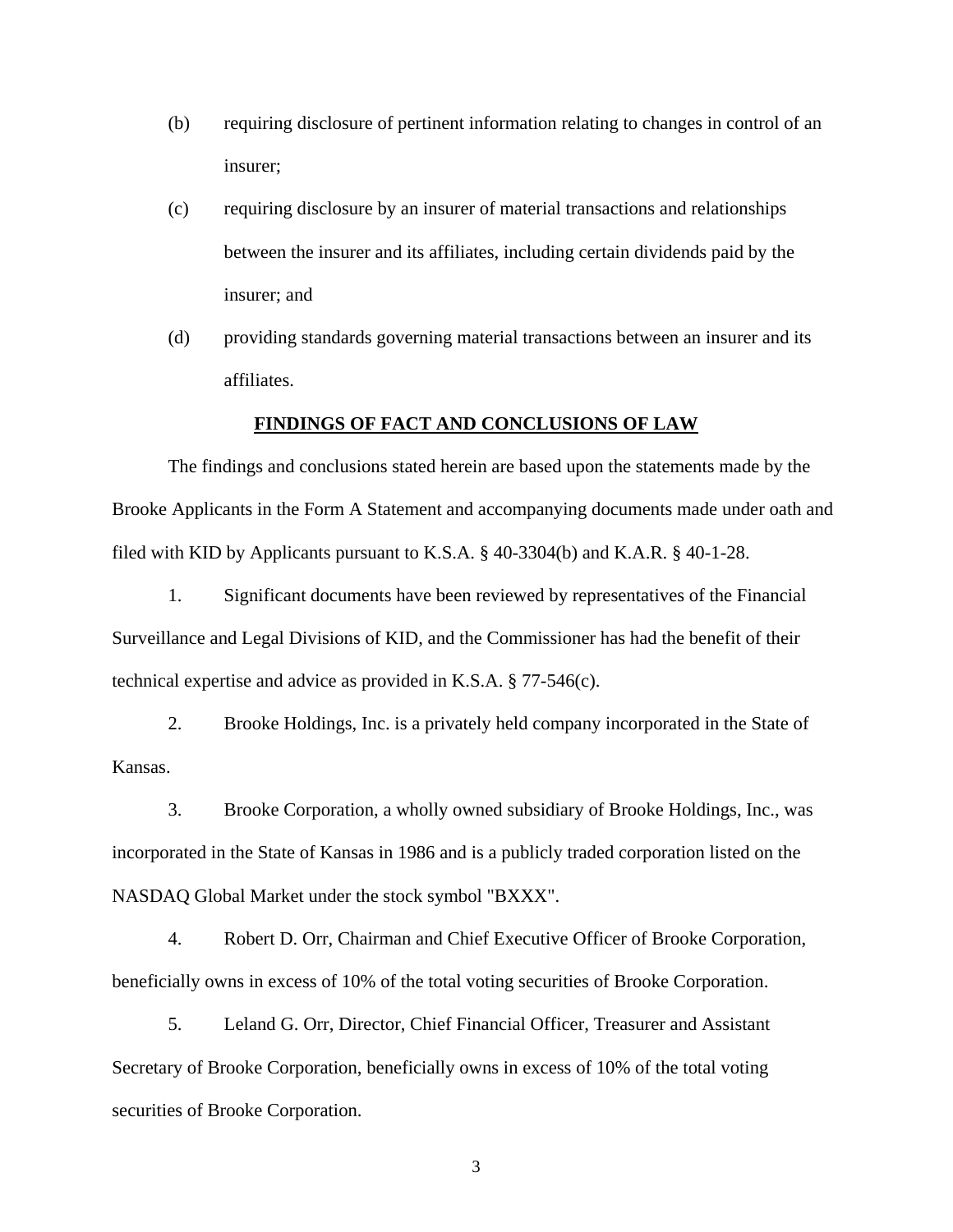6. First American Capital Corporation is a publicly held company incorporated in the State of Kansas.

7. First Life America Corporation, the primary subsidiary of First Capital, is a Kansas stock life insurance company organized under the laws of Kansas on July 15, 1997,

 8. The purpose of the filing of the "Form A" Statement is to seek authority from KID for the proposed acquisition of control of First Life America by the Brooke Applicants. The terms and conditions of the proposed acquisition are more fully set forth in the duly certified copy of the "Form A" Statement filed with the Commissioner on or about November 30, 2006, pursuant to the Kansas Insurance Holding Companies Act, K.S.A. §§ 40-3301, *et seq.*

 9. The Brooke Applicants submitted various Exhibits, A through T, to the Form A Statement, including, but not limited to, the Stock Agreement, organization charts, financial statements, and future business plans for First Life America.

10. The staff of KID have inspected and reviewed the contents of the Form A Statement and Exhibits attached thereto, to the extent necessary, and find that the filing of the Form A Statement and Exhibits are in accordance with K.S.A. § 40-3304 and K.A.R. § 40-1-28 and that the Form A Statement and Exhibits have provided the information required under the Kansas statutes to enable the Commissioner to render a decision on the application.

 11. It has been determined that no other person or entity "controls" the Brooke Applicants as that term is defined in K.S.A. § 40-3302(c).

12. The acquisition of control of First Life America will occur through the execution of the Stock Agreement, dated October 6, 2006, by and between Brooke Corporation and First Capital. As a result of the executed Stock Agreement, Brooke Corporation will purchase controlling interest in the issued and outstanding capital stock of First Capital. Through majority

4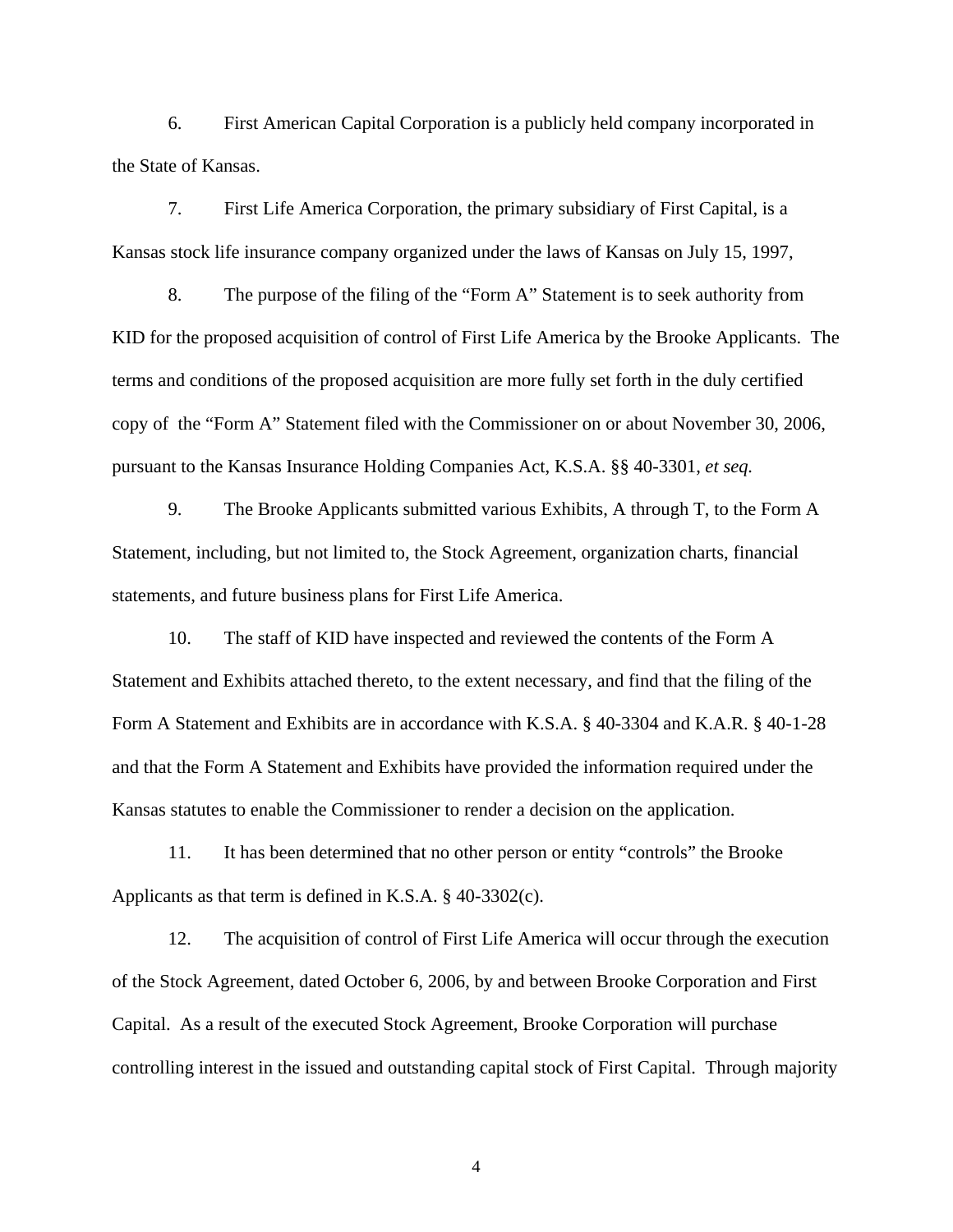ownership, Robert D. Orr will become the ultimate controlling person of First Capital and its subsidiaries, including First Life America.

13. Evidence has been provided that on October 6, 2006, the Board of Directors of First Capital executed the Stock Agreement as summarized above.

14. A review of the evidence establishes that after the acquisition of control as proposed in the Form A Statement, the Brooke Applicants will be able to satisfy the requirements necessary for maintaining the business of First Life America to the satisfaction of their policyholders.

15. The evidence establishes that, after the acquisition of control as proposed in the Form A Statement, First Life America will be able to satisfy the requirements for the issuance of a license to write the line or lines of business for which they are presently licensed.

16. No evidence has been introduced to establish that the financial condition of the Brooke Applicants will jeopardize the financial stability of First Life America or prejudice the interests of their policyholders.

17. Evidence has been introduced which shows that the Brooke Applicants have no plans or proposals to liquidate First Life America, sell their assets, or consolidate or merge it with any person, or to make any other material change in its business or corporate structure or management which would be unfair and unreasonable to the policyholders of First Life America and not be in the public interest.

18. Evidence has been introduced to establish that the competence, experience, and integrity of those persons who will control the operations of First Life America after the acquisition are such that it will be in the interests of their policyholders and of the public interest to permit the acquisition by the Brooke Applicants.

5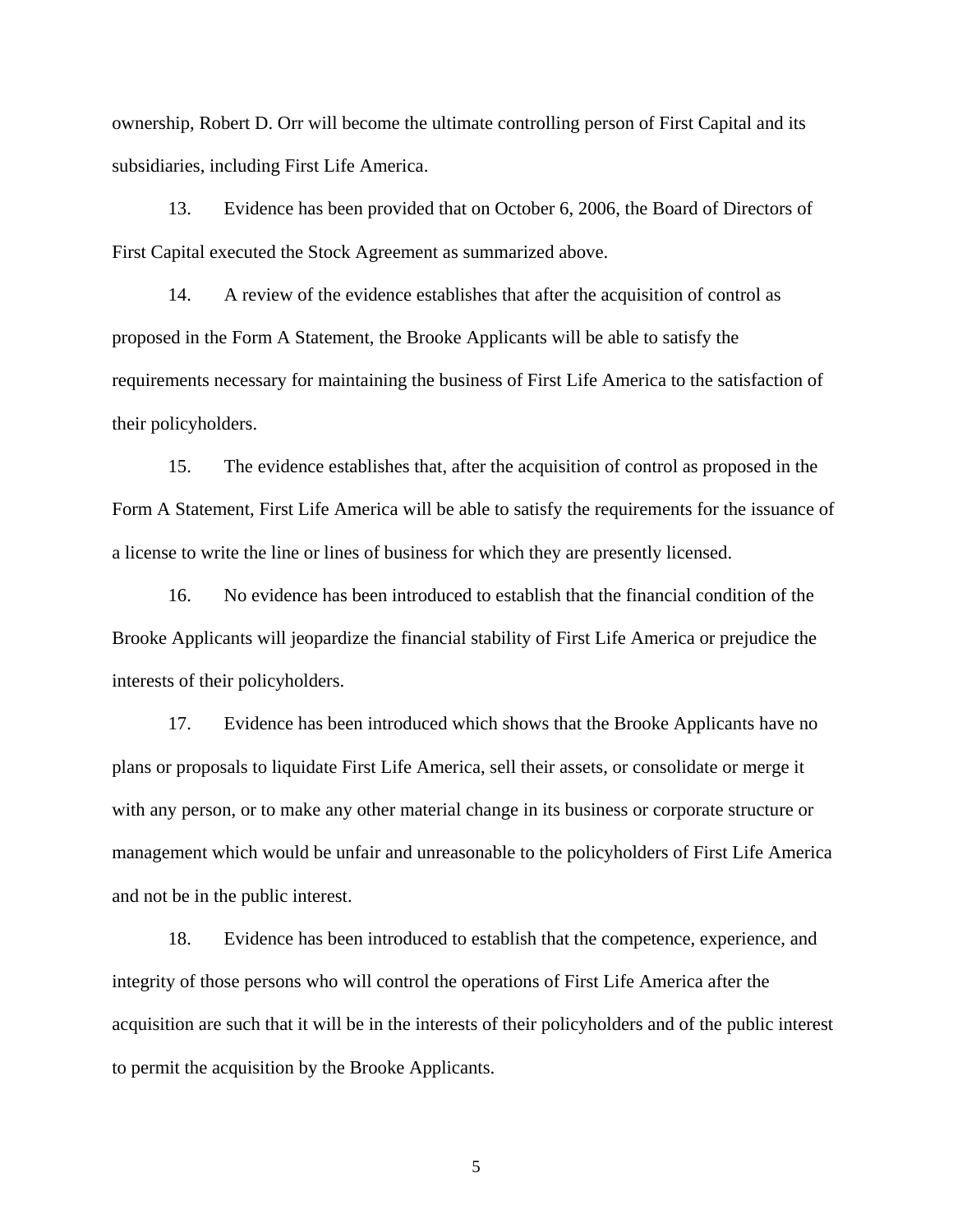19. Evidence has been introduced to establish that the Brooke Applicants' acquisition of First Life America will not be hazardous or prejudicial to the insurance-buying public.

20. The Form A Statement is in compliance with the provisions of the Kansas Insurance Holding Companies Act, K.S.A. §§ 40-3301, *et seq*. and K.A.R. § 40-1-28.

21. The evidence submitted supports approval of the proposed acquisition of control of First Life America by the Brooke Applicants.

## **IT IS THEREFORE ORDERED BY THE COMMISSIONER OF INSURANCE THAT:**

 1. The application by Brooke Holdings, Inc., Brooke Corporation, Robert D. Orr, and Leland G. Orr to acquire control of First Life America Corporation in the manner set forth in the Form A Statement and Exhibits attached thereto is hereby **approved** pursuant to K.S.A. § 40- 3304, provided the acquisition is effected within sixty (60) days of the date of this Order.

 2. The Commissioner of Insurance retains jurisdiction over the subject matter of this proceeding and over the parties for the purpose of entering such further order or orders as may be deemed proper.

#### **Notice of Rights**

 The Brooke Applicants are entitled to a hearing pursuant to K.S.A. § 77-537, the Kansas Administrative Procedure Act. If the Brooke Applicants desire a hearing, they must file a written request for a hearing with:

John W. Campbell, General Counsel Kansas Insurance Department 420 S.W. 9th Street Topeka, Kansas 66612

 This request must be filed within fifteen (15) days from the date of service of this Order. If the Brooke Applicants request a hearing, the Kansas Insurance Department will notify them of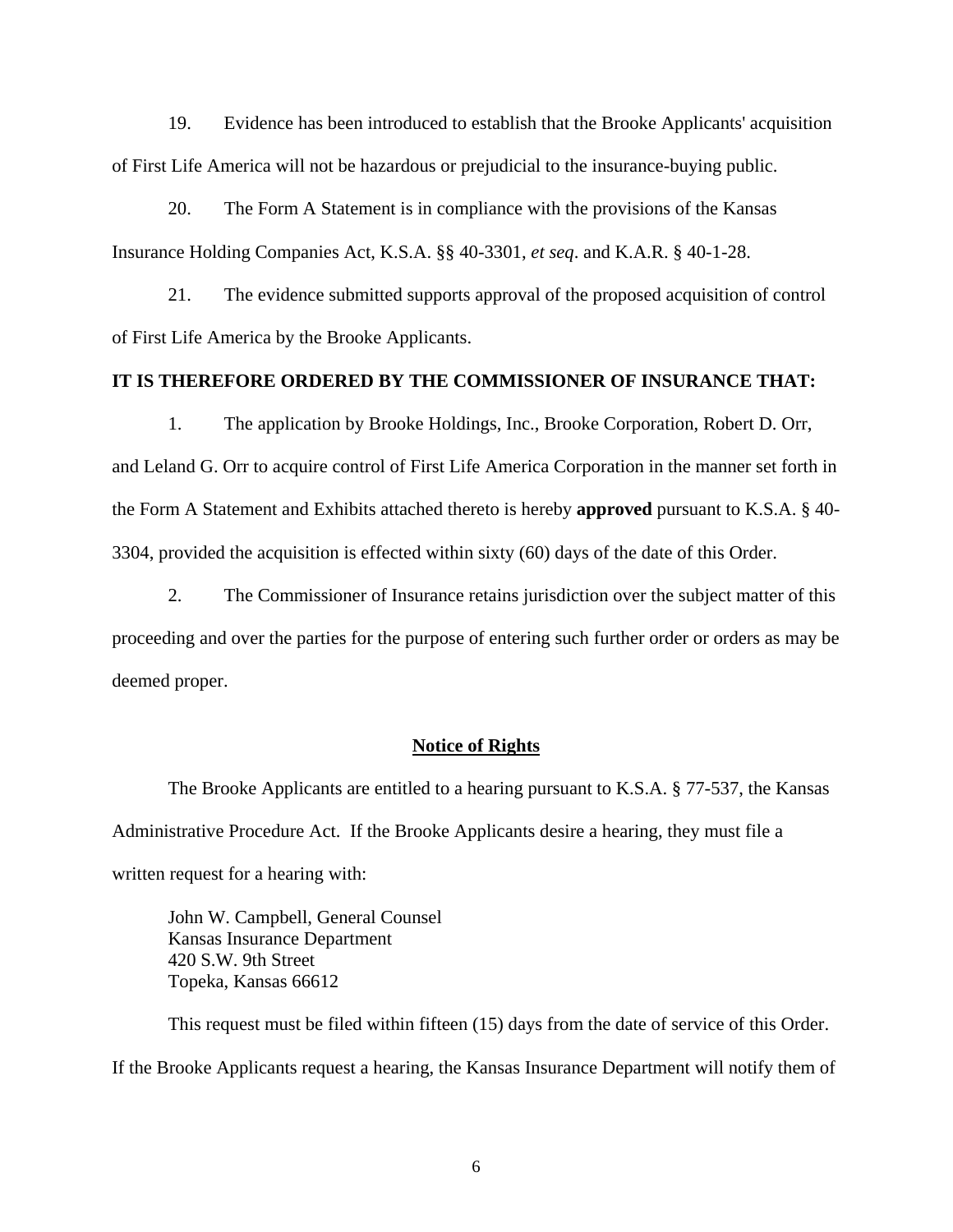the time and place of the hearing and information on the procedures, right of representation, and other rights of parties relating to the conduct of the hearing, before commencement of same.

 If a hearing is not requested in the time and manner stated above, this Order shall become effective as a Final Order upon the expiration of time for requesting a hearing, pursuant to K.S.A. § 77-613. In the event the Brooke Applicants file a petition for judicial review, pursuant to K.S.A. § 77-613(e), the agency officer to be served on behalf of the Kansas Insurance

Department is:

 John W. Campbell, General Counsel Kansas Insurance Department 420 S.W.  $9<sup>th</sup>$  Street Topeka, Kansas 66612

# **IT IS SO ORDERED THIS 1st DAY OF DECEMBER, 2006, IN THE CITY OF TOPEKA, COUNTY OF SHAWNEE, STATE OF KANSAS.**



 $\angle$ s/ Sandy Praeger $\angle$ Sandy Praeger Commissioner of Insurance

 $\angle$ s/ John W. Campbell $\angle$  John W. Campbell General Counsel